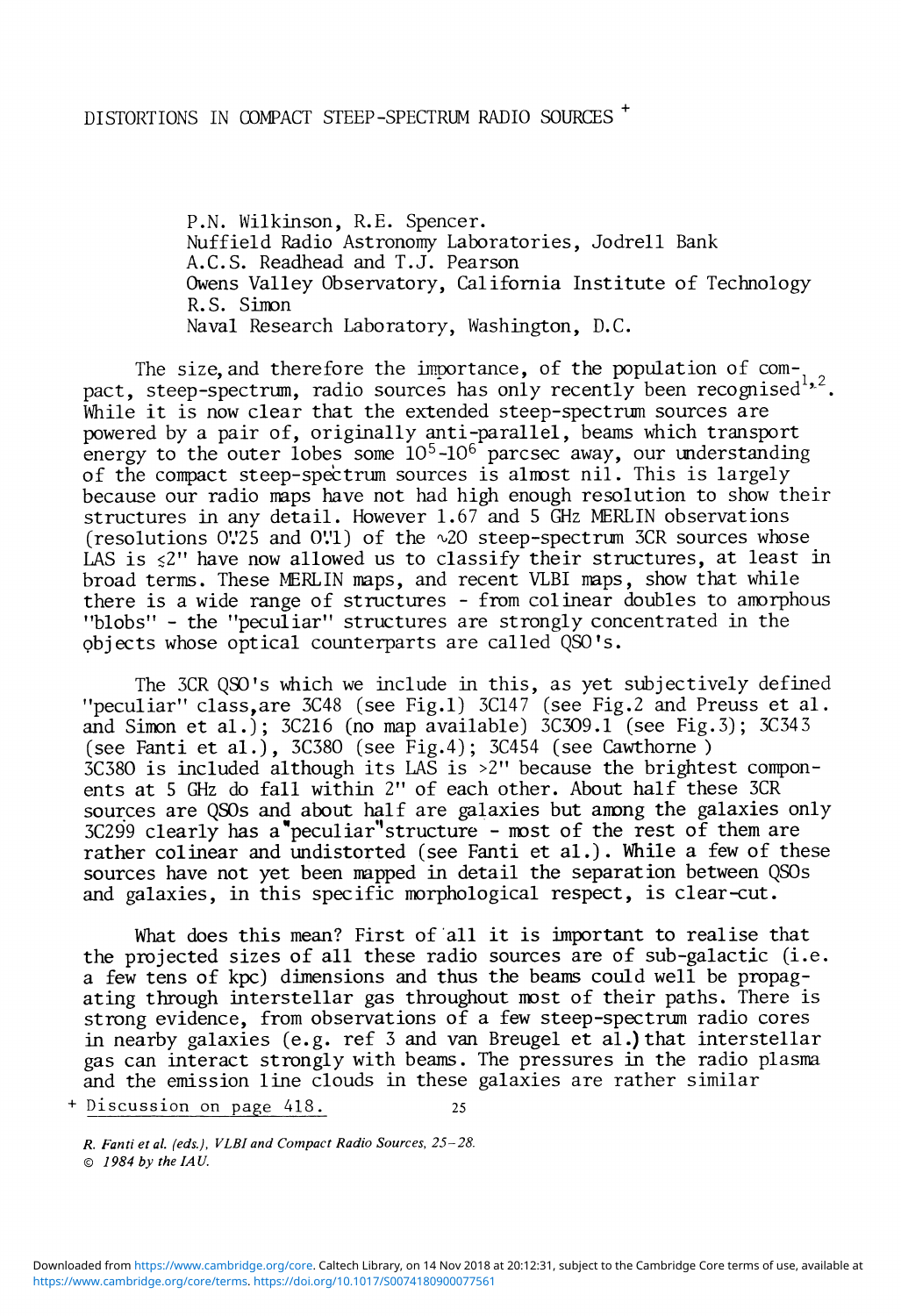

[https://www.cambridge.org/core/terms.](https://www.cambridge.org/core/terms) <https://doi.org/10.1017/S0074180900077561> Downloaded from [https://www.cambridge.org/core.](https://www.cambridge.org/core) Caltech Library, on 14 Nov 2018 at 20:12:31, subject to the Cambridge Core terms of use, available at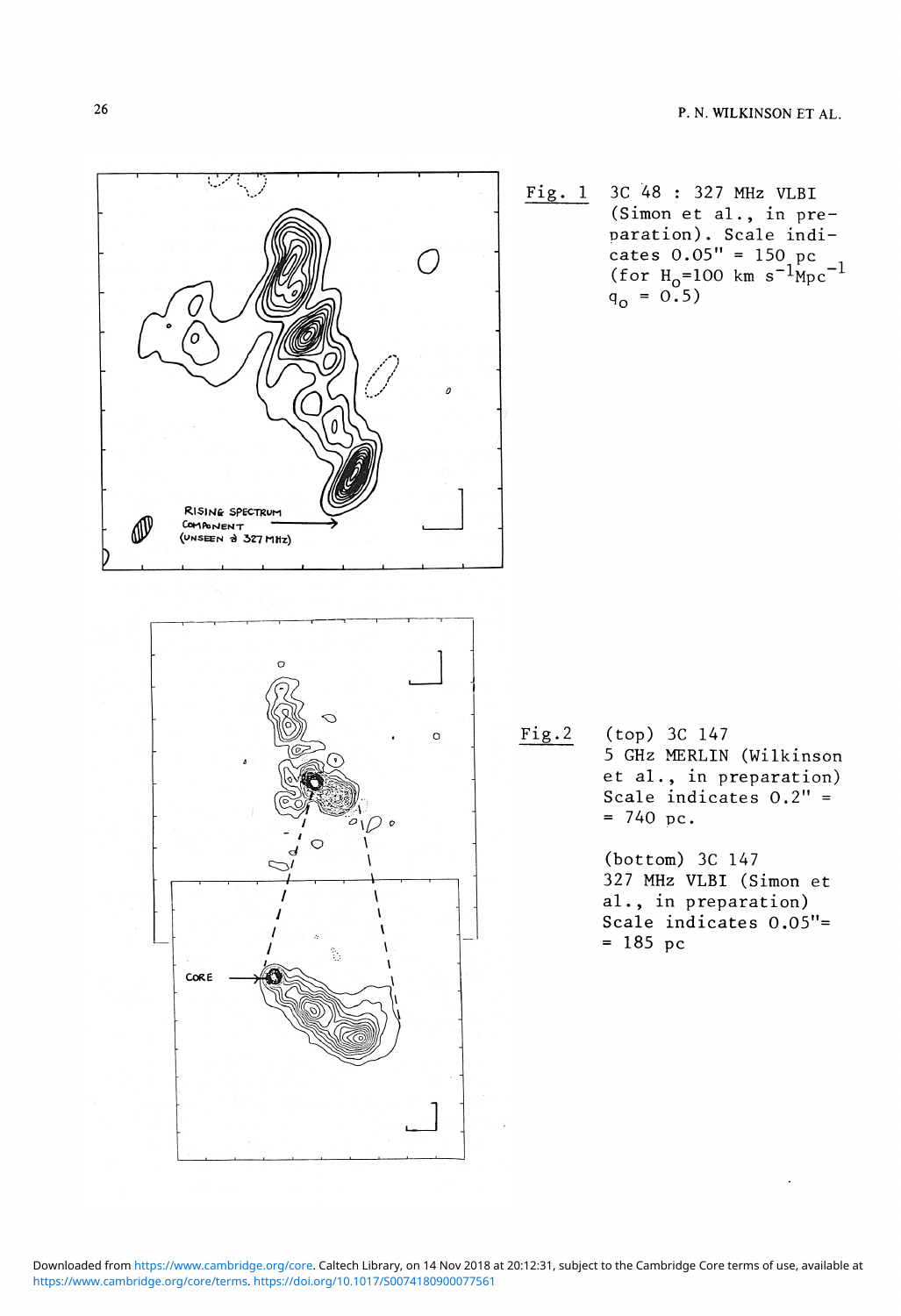## **DISTORTIONS IN COMPACT STEEP-SPECTRUM RADIO SOURCES 27**



Fig. (top) 3C 309.1 : 5 GHz MERLIN (Wilkinson et al., in preparation. Scale indicates  $0.2" = 840$  pc. N.B.: there is also low brightness emission to the west of the nucleus (see Proc. IAU Symposium  $N_0.97$ ,  $p152, Fig.6)$ 

> (bottom) 3C 309.1 : 1.67 GHz VLBI (Wilkinson et al., in preparation). Scale indicates  $0.02 = 84$  pc.

Fig. 4 (top) 3C 380 : 1.67 GHz MERLIN+VLBI (Wilkinson et al., in preparation). Scale indicates  $1'' = 4$  kpc.

> (bottom) 3C 380 : 5 GHz MERLIN (Wilkinson et al., in preparation). Scale indicates  $0.5" = " kpc.$

> N.B.: there are other low brightness features (see Proc. IAU Symposium  $N_0$ .97, pl57 Fig.10)